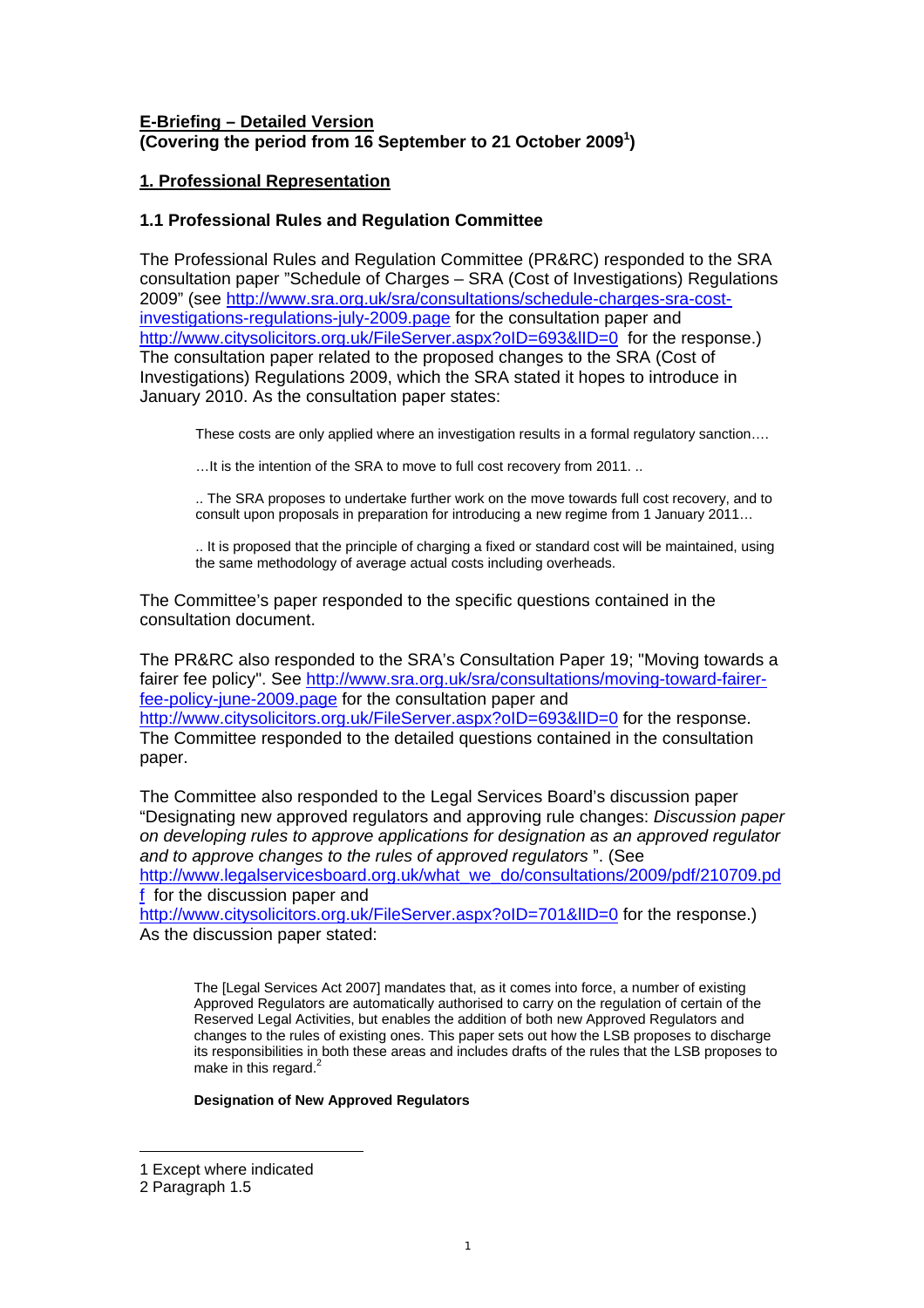There are two sorts of body which may apply for designation as a new Approved Regulator. These are:

- existing Approved Regulators; and
- new bodies who wish to become an Approved Regulator for the first time.<sup>[3](#page-1-0)</sup>

The LSB will ensure that its rules adequately provide for these different types of applicant.<sup>[4](#page-1-1)</sup>

#### *Existing Approved Regulators adding Reserved Legal Activities*

In relation to the second type of potential applicant, during evidence given to the Joint Committee on the Draft Legal Services Bill, Ministers explicitly endorsed the idea of new entrants creating competition between Approved Regulators to undertake licensing of alternative business structure7 ("**ABS**") firms, on the basis that regulatory diversity within a framework of oversight regulation would help to drive up standards of regulation and hence also improve the performance of regulated firms

The Act therefore provides that new bodies may become Approved Regulators either to regulate Reserved Legal Activities in the context of Part 4 of the Act or to go on and also become a Licensing Authority9 for ABS under the terms of Part [5](#page-1-2) of the Act.<sup>5</sup>

…In the event that there are a number of new entrants, oversight regulation will be essential to ensure that benefits are captured and pitfalls avoided. Among the potential risks are:

- some Approved Regulators competing for firms and individual affiliation by lowering their practice fees and intervening less. Such moves could obviously be detrimental to consumer protection;
- a maze of regulation which consumers find difficult to comprehend. The more complex this regulatory system, the greater will be the need for public legal education in order to help consumers to make informed choices.

Against this background, the LSB is mindful that an oversight regulator must set a firm framework to manage entry and prevent any erosion of acceptable standards. Such a framework will make sure that overall standards remain consistent, that the same activity regulated by different Approved Regulators is regulated to directly comparable standards and will encourage public legal education to aid choice. Regulatory competition will also give the regulated community (i.e. the profession and the industry) a real voice in driving up regulatory standards.<sup>[6](#page-1-3)</sup>

….The current document is designed primarily to deal with the "nuts and bolts" of transferring current arrangements dealing with Approved Regulator recognition from the Ministry of Justice (the "**MoJ**") to the LSB rather than these broader strategic issues.<sup>1</sup>

….We expect the combination of the LSB's regulatory reviews and, in some cases, competition between regulators to drive up standards of performance.<sup>[8](#page-1-5)</sup>

#### The PR&RC's response stated, *inter alia*, that:

… As a general comment, we echo the concern raised in the second bullet point of paragraph 1.12 about the risks of a "regulatory maze". The supposed existence of such a maze and the desire to get away from it have formed a significant part of the reasoning behind recent developments in the regulation of legal services. In our view, there is a serious risk of even greater uncertainty than before for consumers and practitioners alike if there are a number of new entrants in the field of legal regulation. For that reason, we believe that the LSB should have this concern at the forefront of its mind when considering applications for approval. ...

The PR&RC also responded to the SRA's Consultation Paper 20 "Repeal of Solicitors' (Non-Contentious Business) Remuneration Order 1994. Legal Services Act 2007: Proposed new rule on information about how to question a bill". (See

 $\overline{a}$ 

<span id="page-1-0"></span><sup>3</sup> Paragraph 1.6

<span id="page-1-1"></span><sup>4</sup> Paragraph 1.7

<span id="page-1-2"></span><sup>5</sup> Paragraph 1.9-1.10

<span id="page-1-3"></span><sup>6</sup> Paragraph 1.12-1.13

<span id="page-1-4"></span><sup>7</sup> Paragraph 1.15

<span id="page-1-5"></span><sup>8</sup> Paragraph 1.22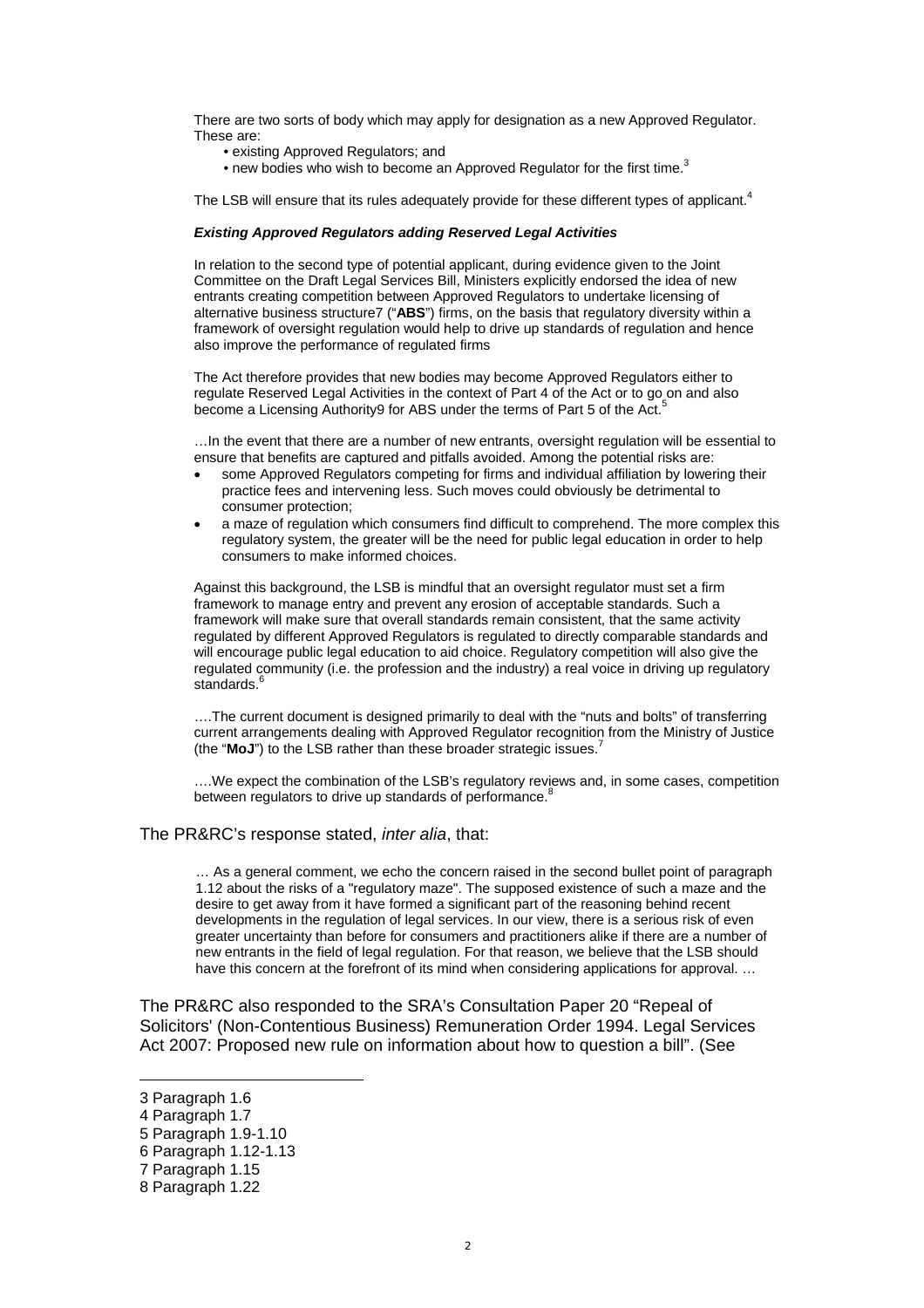<http://www.sra.org.uk/sra/consultations/3254.article> for the consultation paper and http://www.citysolicitors.org.uk/FileServer.aspx?oID=700&IID=0 for the response.) As the consultation paper stated:

#### **Background**

1. As of 30 June 2008 the Legal Services Act 2007 (LSA) amended section 56 of the Solicitors Act 1974 (orders as to remuneration for non-contentious business) so as to replace the provision for the Secretary of State's Advisory Committee on Non-Contentious Remuneration to make

> "general orders prescribing and regulating ... the remuneration of solicitors in respect of non-contentious business"

with a provision for the Lord Chancellor's Advisory Committee on Non-Contentious Remuneration to make

"general orders prescribing the general principles to be applied when determining the remuneration of solicitors in respect of non-contentious business".

Rewriting the Remuneration Order

- 2. As of 11 August 2009 the Solicitors' (Non-Contentious) Remuneration Order 1994 will be replaced by a new Solicitors' (Non-Contentious Business) Remuneration Order 2009.
- 3. The current Order contains not only general principles to govern remuneration for noncontentious business but also procedural provisions, including the provision for remuneration certificates whereby the client can require the solicitor to ask the Legal Complaints Service (the LCS) to assess a bill.
- 4. The new Order will omit the remuneration certifying procedure and other procedural provisions, and will contain only the general principles to govern remuneration for non-contentious business.

The submission responded to the specific questions in the consultation paper, and stated in response to question 8 (*Do you have any other comments?*) that:

Increasing numbers of clients are using e-billing technology and insist that professional service providers, including lawyers, bill them electronically. These clients and the software they use prescribe the information and the format of electronic bills; many systems do not allow for additional data to be added.

A rule making the provision of this information mandatory is incompatible with this technology, is not required or necessary when dealing with sophisticated clients (who know how to complain), and would add unnecessarily to the costs and administrative burden of the firms involved.

## **1.2 Training & Education Committee**

The Training Committee responded to the SRA's Consultation Paper "An Agenda for Quality: A discussion paper on how to assure the quality of the delivery of legal services" (submitted on 7 September but not included in the previous e-briefing). (See <http://www.sra.org.uk/sra/consultations/agenda-for-quality-june-2009.page>for the consultation paper and

http://www.citysolicitors.org.uk/FileServer.aspx?oID=652&IID=0 for the response.) The consultation paper looked at what "quality" is in the context of the provision of legal services, and the factors that might affect it. As the paper stated,

16. It is clear that the question of quality in the provision of legal services is complex. It goes further than simply meeting the client's expectations, and might not necessarily be achieved by the provider of legal services alone without intervention and support from the regulator….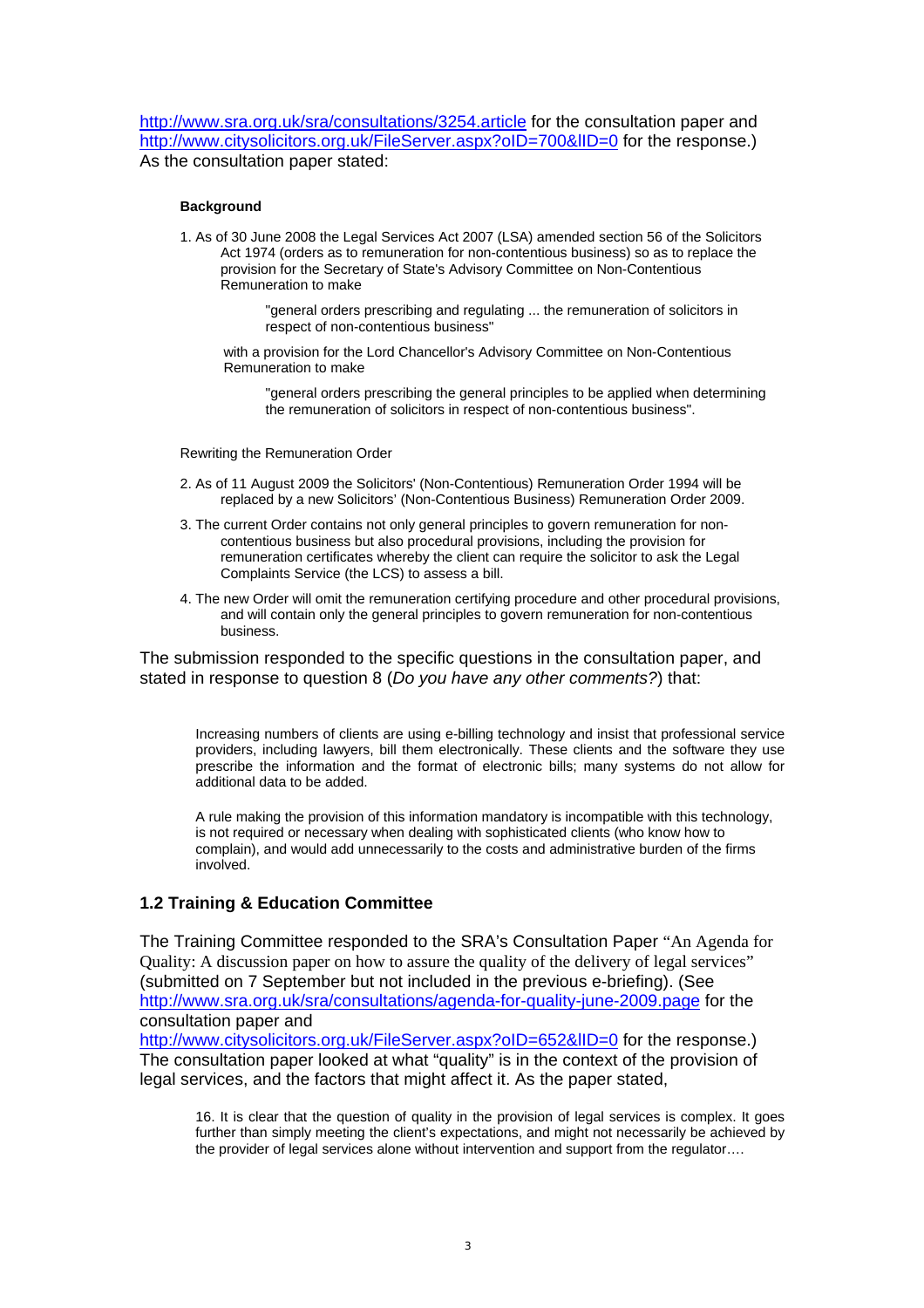20. Our current thinking is that we should seek to strike an effective balance between requirements on individuals and requirements on entities to ensure both the basic standard of the legal work and an adequate quality of the service experience. It would then not be necessary to measure routinely the standard of legal work itself. This is our proposed quality assurance approach.

The consultation paper further stated that the SRA would envisage developing a "Professional Standards Framework" that would specifically:

> • identify the standards of knowledge, skills and behaviours which qualified solicitors should demonstrate in defined roles that they take in their practising environment;

- identify requirements, where appropriate, for SRA-regulated entities;
- identify requirements, where appropriate, for individual solicitors;

• identify what aspects might be mandatory regulatory requirements, what might require regulatory guidance of good practice, and what should be left to individuals and individual law firms.

The paper also stated that firms [should] take the primary responsibility for delivering a quality assured service within the broad parameters of a regulatory framework, and referred to the "minimum standards" that the framework would set for all "SRA regulated entities".

It was mentioned that the SRA would develop the "agenda for quality into firm proposals for [a] consultation" which will take place in 2010.

The response "welcome[d] the SRA's initiative to promote a debate on ways the profession can maintain its reputation as a leading "thought" profession offering top quality services to its "consumers". It agreed that the principal areas which need to be considered at least are those highlighted in the Discussion Paper, namely:

- the "quality" of the members of the profession;
- the "quality" of the environment in which they operate; and
- the "quality" of the service experience for "consumers".

The response also distinguished between professional "competence" and "quality", and questioned the role of regulation in regards to "quality".

## **2. CLLS Specialist Committees**

## **2.1 Company Law**

The Takeovers Joint Working Party of the City of London Law Society Company Law Committee and the Law Society of England and Wales' Standing Committee on Company Law produced a response to the Takeover Panel's Consultation Paper (issued by the Code Committee of the Panel) entitled "Miscellaneous Code amendments revision proposals relating to various rules of the Takeover Code" ("PCP 2009/2"). (See [http://www.thetakeoverpanel.org.uk/wp](http://www.thetakeoverpanel.org.uk/wp-content/uploads/2008/11/pcp200902.pdf)[content/uploads/2008/11/pcp200902.pdf](http://www.thetakeoverpanel.org.uk/wp-content/uploads/2008/11/pcp200902.pdf) for the consultation document and http://www.citysolicitors.org.uk/FileServer.aspx?oID=658&IID=0 for the response.) The Joint Working Party responded to the detailed questions contained in the consultation paper.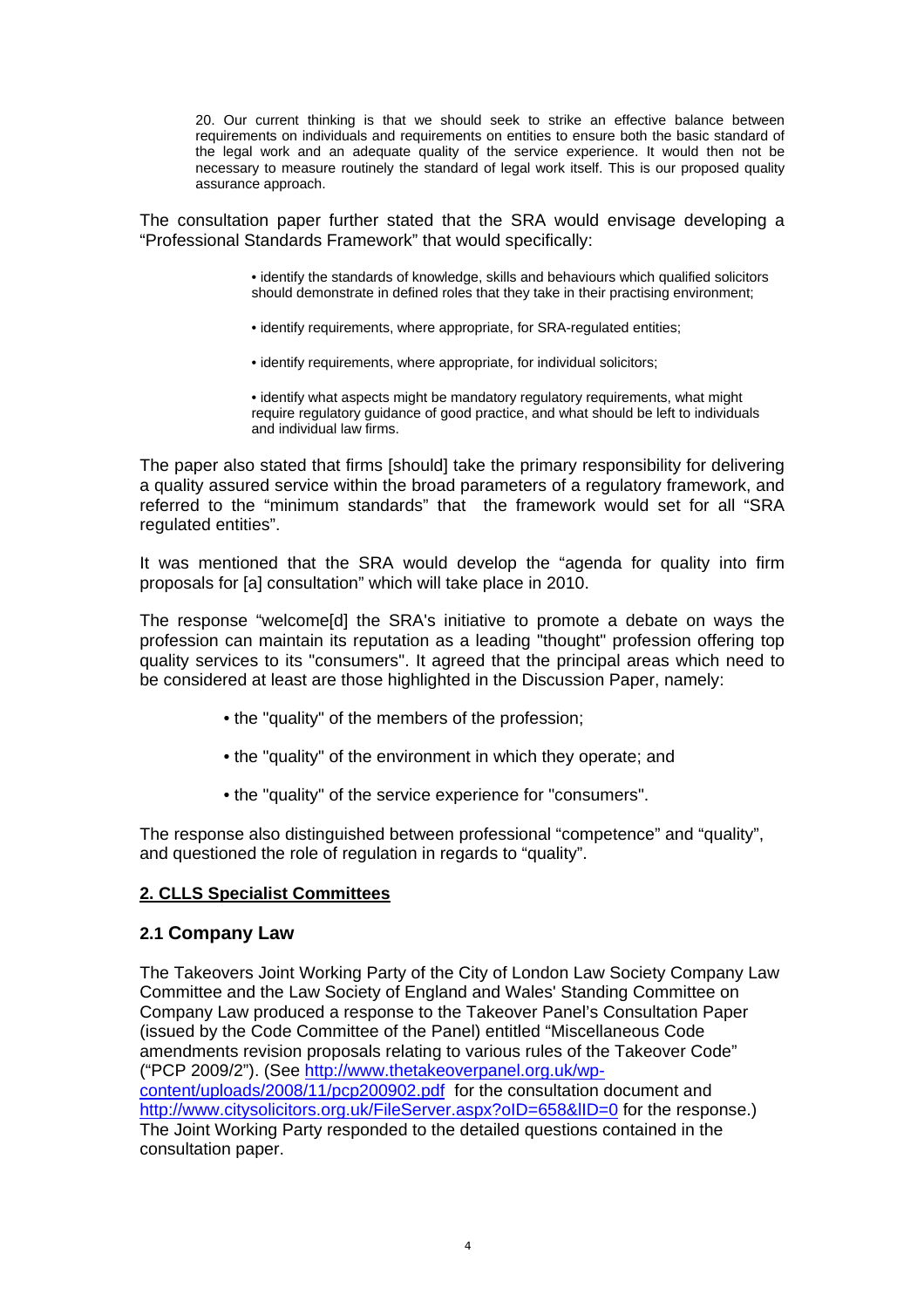## **2.2 Insolvency Law**

The Insolvency Law Committee responded to the Evaluation of Council Regulation (EC) No 1346/2000 of 29 May 2000 on Insolvency Proceedings. (See <http://www.citysolicitors.org.uk/FileServer.aspx?oID=663&lID=0> for the completed questionnaire form.)

In addition to responding to the specific questions in the consultation, the response to the question"does the Regulation work satisfactorily and, if not, what principal changes would you want to see?" the submission stated:

The Regulation has led to an overall improvement in the conduct of insolvency proceedings in a European cross border situation. Whilst the Regulation does not seek to harmonise insolvency procedures themselves, it provides a framework for determining jurisdiction, recognition and cooperation. As with any new framework there are areas that require clarification and improvement. Our members have set out below their practical experience of the Regulation and highlighted where the difficulties arise.

Some of the issues raised by our members may be easier to solve than others. For example, the introduction of an EU registry of insolvency proceedings would greatly assist on a practical level in determining whether main proceedings have already been opened. However, the difficulties experienced in the context of the insolvency of groups of companies is an area fraught with difficulty to which there is no simple solution.

## **2.3 Intellectual Property Law**

The Intellectual Property Law Committee responded to the Department for Business Innovation and Skills' consultation on legislation to address illicit Peer-to-Peer file sharing.<sup>[9](#page-4-0)</sup> (See<http://www.berr.gov.uk/files/file51703.pdf>for the consultation paper and<http://www.citysolicitors.org.uk/FileServer.aspx?oID=669&lID=0>for the response.)

The consultation document stated:

 $\overline{a}$ 

This consultation sets out the Government's legislative approach for addressing the problem of illicit use of Peer-to-Peer (P2P) file-sharing technology to exchange unlawful copies of copyright material. This takes forward Recommendation 39 of the Gowers Review of Intellectual Property which addressed the issue of illicit use of P2P, the recent BIS consultation on possible regulatory options and Action 13 of the Digital Britain Interim Report. The proposals will provide a legislative baseline aimed at changing the behaviour of the majority of filesharers, provide a mechanism for identifying any further action to be taken against repeat infringers if appropriate, and facilitate rights holder efforts in taking legal action against the most frequent infringers. We hope these will assist industry in devising commercial agreements which both offer consumers the kind of content, when where and how they want it, at a price they are prepared to pay and include bi-lateral solutions which address unlawful file-sharing via a range of technical and other measures.

**....This consultation is relevant to:** industry, in particular ISPs and copyright holders such as music, film, publishing, software, TV, sports and games sectors. Consumers and consumer organisations will also have a close interest*.*

The submission responded to the questions contained in the consultation document, and also stated that

<span id="page-4-0"></span><sup>9</sup> As the consultation paper stated, "P2P [peer to peer] file-sharing is where users on a computer network share content files containing audio, video, data or anything in digital format by means of a series of ad hoc connections without the need of a central file server."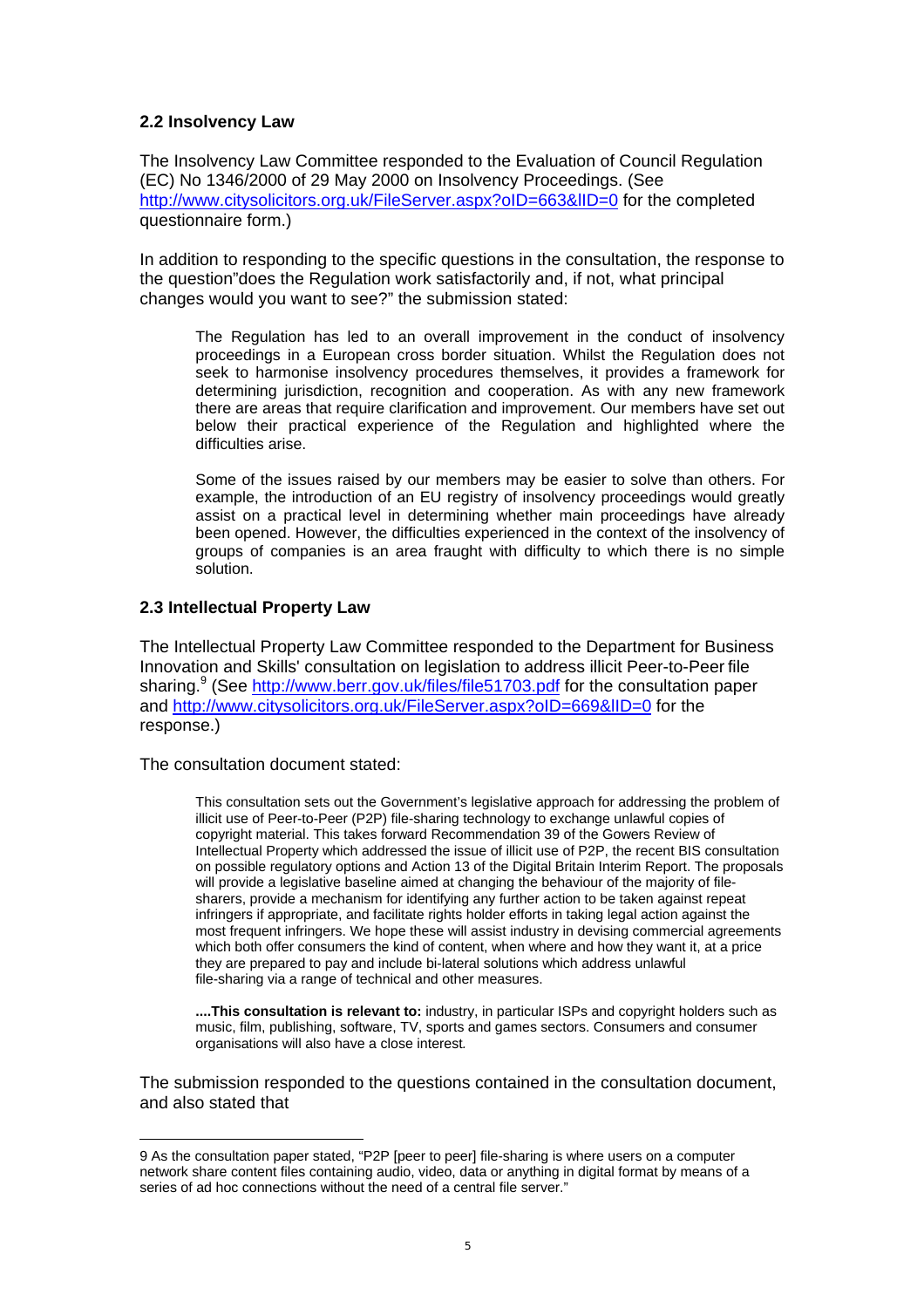#### (a) *s97A Copyright, Designs and Patents Act 1988*

1. Currently rights holders have the ability to obtain an injunction against a service provider where that service provider has actual knowledge of another person using the service to infringe copyright. It is not clear how this section will work with the new provisions as there may be some conflict.

(b) *Costs* 

2. We think the Government should further consider the extent to which rights holders require a court order (or how to obtain one) more cheaply and quickly to obtain the names of serious infringers, which would significantly reduce the cost and administrative burden for rights holders and not prejudice ISPs' businesses.

The proposed legislation relates to potential civil proceedings against an individual. However, the act of uploading infringing content is also likely to amount to an offence under s1072A of the Copyright, Designs and Patents Act 1988 ("CDPA"). ISPs processing information (including collating such information in a database and disclosing information to rights holders) on serious infringers are likely to be processing "sensitive personal data" under the Data Protection Act 1998 ("DPA") (defined under the DPA as including information as to the commission or alleged commission of an offence). This means that ISPs will need to comply with the conditions applicable to processing sensitive personal data. These include obtaining the consent of the individual unless they fall within any of the exceptions. We think that ISPs can rely on the exception under Schedule 3 (6) (a) and (c) of the DPA, where the processing is necessary for the purposes of or in connection with legal proceedings (including prospective legal proceedings) or is necessary for defending legal rights. We think this applies equally to the disclosure of sensitive personal data to rights holders as it does to the preparation and management of a database of serious infringers. The acknowledgement that this exception applies would remove the additional burden of rights holders having to apply to Court for a Norwich Pharmacal order to obtain the names and addresses of the individual infringers.

## **2.4 Planning & Environmental Law**

The Planning & Environmental Law Committee responded to the DCLG consultation "on a new planning policy on development and coastal change" (see [http://www.communities.gov.uk/archived/publications/planningandbuilding/consultatio](http://www.communities.gov.uk/archived/publications/planningandbuilding/consultationcoastal) [ncoastal](http://www.communities.gov.uk/archived/publications/planningandbuilding/consultationcoastal) for the consultation paper and <http://www.citysolicitors.org.uk/FileServer.aspx?oID=679&lID=0> for the response)

The consultation paper stated:

… We anticipate there will be a widespread 'roll-out' of any revised policy, with a wide range of stakeholders, to promote the robust implementation of the policy and accompanying guidance….

…The consultation forms part of a wider package of actions to deliver sustainable coastal risk management. It is linked to the *Consultation on Coastal Change Policy*, issued by Defra for consultation on Monday 15 June 2009, which sets out ideas for how coastal communities can successfully adapt to the impacts of coastal change, and Government's role in supporting this.

… The consultation text reflects extensive discussions with stakeholders on the effectiveness of current policy and possible changes. A companion guide is being prepared to provide practice guidance and support for the implementation of the policy.

The Committee responded to the specific questions in the consultation document.

## **2.5 Regulatory Law**

The Regulatory Law Committee responded to the Walker Review ("Shareholder engagement and change in control requirements under the EU Acquisitions Directive") (see [http://www.hm-](http://www.hm-treasury.gov.uk/d/walker_review_consultation_160709.pdf)

[treasury.gov.uk/d/walker\\_review\\_consultation\\_160709.pdf](http://www.hm-treasury.gov.uk/d/walker_review_consultation_160709.pdf) for the original consultation document and

<http://www.citysolicitors.org.uk/FileServer.aspx?oID=668&lID=0> for the response)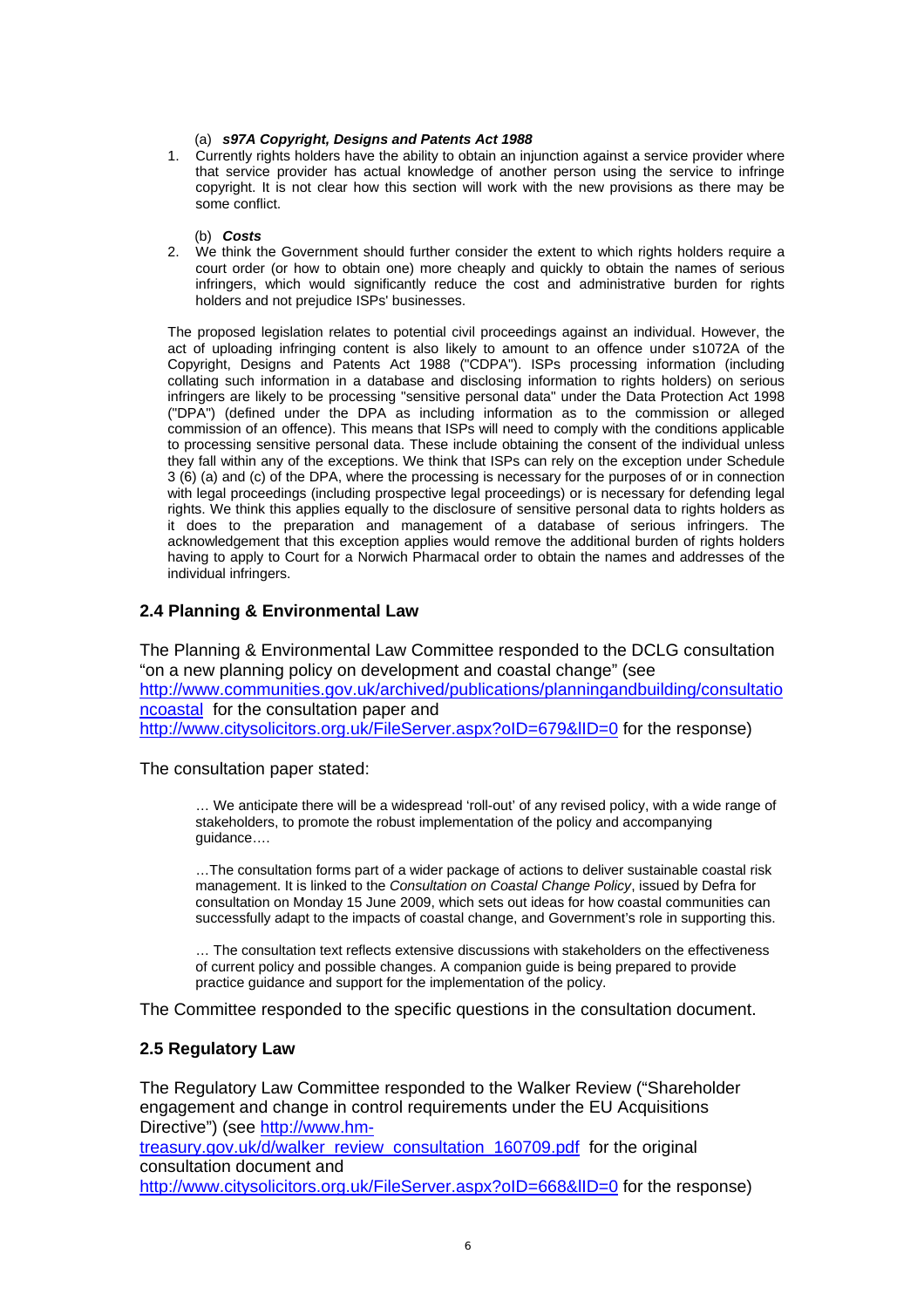## As an HMT webpage relating to the Walker Review stated:

Sir David Walker is leading an independent review of corporate governance in the UK banking industry.

#### **What is being covered?**

The original Terms of Reference for the review are to examine corporate governance in the UK banking industry and make recommendations, including in the following areas:

- the effectiveness of risk management at board level, including the incentives in remuneration policy to manage risk effectively;
- the balance of skills, experience and independence required on the boards of UK banking institutions;
- the effectiveness of board practices and the performance of audit, risk, remuneration and nomination committees;
- the role of institutional shareholders in engaging effectively with companies and monitoring of boards; and
- whether the UK approach is consistent with international practice and how national and international best practice can be promulgated.

On 21 April, the Terms of Reference were extended so that the Review shall also identify where its recommendations are applicable to other financial institutions.

#### **When is it happening?**

The review started in February 2009. A [consultation document](http://www.hm-treasury.gov.uk/d/walker_review_consultation_160709.pdf) was published on 16 July 2009. The second consultation period will run with a submissions deadline of 1 October and with final recommendations published on 26 November 2009.

As the Committee's submission referred to the concern that shareholder collaboration of the kind recommended by the Report may bring certain shareholders within the controller regime even though their activities are not linked to the acquisition of shares or voting power in the relevant regulated financial institution. The submission also stated that:

…In light of [the matters raised in the submission], and given the Report's recommendations concerning shareholder engagement, we would very much welcome the support of the FSA and HM Treasury in initiating a review of the current form of the Guidance.

## The Committee also responded to the EU Commission's Consultation Paper on the UCITS Depositary Function (See

[http://ec.europa.eu/internal\\_market/consultations/docs/2009/ucits/consultation\\_paper](http://ec.europa.eu/internal_market/consultations/docs/2009/ucits/consultation_paper_en.pdf) [\\_en.pdf](http://ec.europa.eu/internal_market/consultations/docs/2009/ucits/consultation_paper_en.pdf) for the consultation paper and http://www.citysolicitors.org.uk/FileServer.aspx?oID=651&IID=0 for the response.

## The Committee's submission stated, *inter alia*:

We are responding to the Commission's consultation paper because of its important implications for the structure of both the UCITS and the alternative investment fund market. We are not commenting on policy choices, but on the importance of ensuring that there is a sound framework which provides legal certainty both to the depositary and the manager as well as investors. We are therefore addressing the following questions in our response.

Ql. Do you agree that the safe-keeping and administration duties of depositaries should be clarified?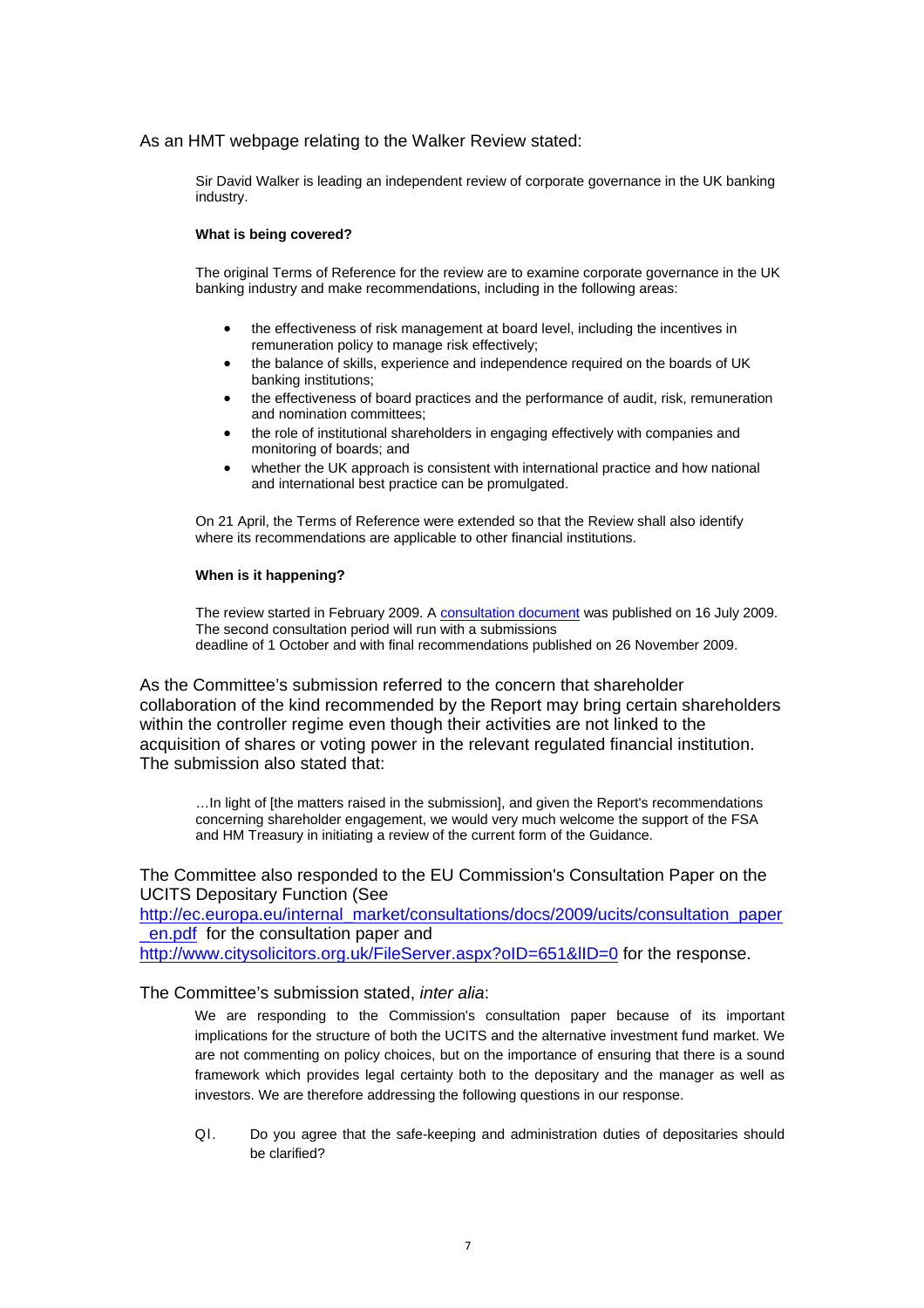- Q13. Do you agree that there should be a general clarification of the liability regime applicable to the UCITS depositary in cases of improper performance of custody duties
- Q14. What adjustments to the liability regime associated to the custody duties of the UCITS depositary would be appropriate and under what conditions?
- Q25. Do you agree that only institutions subject to the CDR should be eligible to act as UCITS depositaries?
- Q26. If not, which types of institutions should be eligible to act as UCITS depositaries, and why?

## **2.6 Revenue Law**

The Revenue Law Committee responded to the HMT consultation paper "Simplification Review: Capital Gains Rules for Groups of Companies" (see [http://www.hm-treasury.gov.uk/consult\\_capitalgains.htm](http://www.hm-treasury.gov.uk/consult_capitalgains.htm) for the discussion paper and<http://www.citysolicitors.org.uk/FileServer.aspx?oID=672&lID=0>for the response

As the introduction to the consultation paper stated:

Since the Related Companies Simplification Review was announced at the 2007 Pre-Budget Report, dialogue between business and the Government has identified the capital gains rules for groups of companies as an area where simplification would be particularly useful. The Government would like to hear the views of business, as well as those of representative bodies and tax advisers, on the policy options outlined in this discussion document, in order to develop more detailed proposals.

... [The] Government is committed to ensuring that simplification is a priority when designing and reviewing tax legislation, alongside sound public finances and promoting fairness. In the context of corporate taxation, the focus on fairness includes ensuring that companies receiving the same economic returns bear the same amount of tax, to the extent this can be achieved consistently with other objectives…

The aim of [the] initial discussions [with business] has been to identify specific rules within the capital gains legislation (as it applies to groups) that would benefit most from simplification, and to develop workable proposals for simplifying these rules…

It also stated that the Government expects to publish more detailed proposals "in a future full consultation document by the end of 2009, with a view to bringing forward clauses for legislating at the earliest opportunity"

The Committee responded to the questions contained in the consultation paper with detailed comments.

The Committee also responded to the HMT consultation "A Code of Practice on Taxation for Banks: Consultation Document June 29, 2009" (See http://customs.hmrc.gov.uk/channelsPortalWebApp/channelsPortalWebApp.portal? [nfpb=true&\\_pageLabel=pageLibrary\\_ConsultationDocuments&propertyType=docum](http://customs.hmrc.gov.uk/channelsPortalWebApp/channelsPortalWebApp.portal?_nfpb=true&_pageLabel=pageLibrary_ConsultationDocuments&propertyType=document&columns=1&id=HMCE_PROD1_029639) [ent&columns=1&id=HMCE\\_PROD1\\_029639](http://customs.hmrc.gov.uk/channelsPortalWebApp/channelsPortalWebApp.portal?_nfpb=true&_pageLabel=pageLibrary_ConsultationDocuments&propertyType=document&columns=1&id=HMCE_PROD1_029639) for the consultation paper and http://www.citysolicitors.org/FileServer.aspx?oID=699&IID=0 for the response.) The Committee responded to questions 1 and 3 of the Consultation Paper:<sup>[10](#page-7-0)</sup>

 $\overline{a}$ 

<span id="page-7-0"></span><sup>10</sup> The questions were:

<sup>&</sup>quot;1. What issues are likely to arise in introducing and complying with the Code and how can these issues be overcome? (3.4)"

<sup>&</sup>quot;3. What support should banks expect from HMRC to help them implement and abide by the Code? (3.22)"